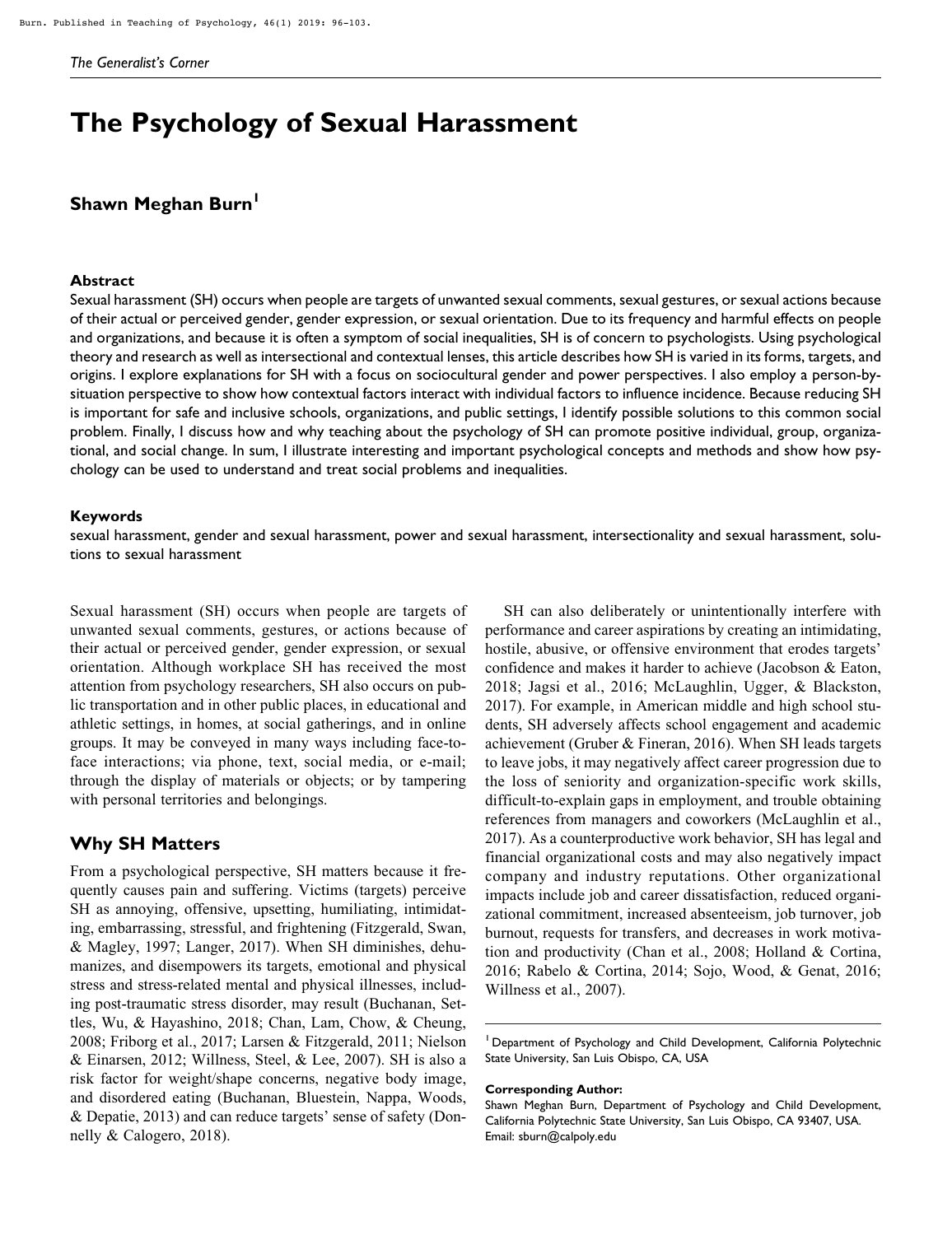Concern about SH is consistent with the social justice goals of psychology, as it is often a symptom and a cause of gender and other social inequalities (McLaughlin et al., 2017). SH sometimes has sexist, classist, heterosexist, transphobic, and racist elements. Ethnic minorities and migrants are at increased risk for a combination of racial and SH and SH infused by racial stereotypes (Buchanan & Fitzgerald, 2008; Clancy, Lee, Rodgers, & Richey, 2017). Likewise, the SH experienced by LGBT people is frequently infused with heterosexism and transphobia (Grant, Mottet, & Tanis, 2011; Hill & Silva, 2005; Kearl, 2014). When SH reflects multiple oppressions and minority statuses or adds to them so that multiple forms of harassment occur, psychological distress may increase (Buchanan, Settles, & Woods, 2008; Buchanan et al., 2018; Szymanski & Henrichs-Beck, 2014).

## Sexually Harassing Behaviors: The Tripartite Model of SH

The widely accepted tripartite model of SH (Fitzgerald et al., 1997) identifies three behavioral dimensions: gender harassment, unwanted sexual attention, and sexual coercion.<sup>1</sup> These three subtypes show stability across time, culture, and occupational sector (Holland & Cortina, 2016).

Gender harassment refers to crude sexual verbal and nonverbal behaviors conveying insulting, hostile, and degrading attitudes about one's gender, gender identity, or sexual orientation. Obscene sexual gestures, flashing, displaying sexual images or objects at work, and e-mailing or texting sexual images to a peer or coworker are all forms of gender harassment. Sexist or heterosexist language, jokes, or comments also fall under this heading.

Unwanted sexual attention includes making suggestive or positive and negative comments about a person's body, leering and catcalling, spreading sexual rumors about a person, and electronically sharing sexualized images of a person. Unwanted sexual touching, such as grabbing, pinching, groping, intentionally brushing up against another in a sexual way, is also considered unwanted sexual attention. This is also true of blocking another's path or following a person in a sexual way; unsolicited, unwelcome, and unreciprocated sexual advances such as repeated requests for a kiss, a date, or sex; and attempted or completed rape.

Sexual coercion—known legally as quid pro quo SH refers to requiring sexual contact or sexual favors as a condition of receiving rewards or benefits such as employment, a promotion, favorable work conditions, assistance, or a good performance evaluation or grade. Although sexual coercion appears to be the most serious and least common form of SH, less intense but more frequent forms of SH may create ongoing stress and trauma detrimental to well-being (Sojo et al., 2016; Thurston et al., 2017).

The Sexual Experiences Questionnaire (SEQ), developed by Fitzgerald et al. (1988; Fitzgerald, Gelfand, & Drasgow, 1995) and based on the tripartite model, is the instrument psychologists most commonly used to measure SH. Consisting of 20

items, the SEQ includes 5 gender harassment items, 7 unwanted sexual attention items, and 5 sexual coercion items. Importantly, none of the items includes the word "sexual harassment." (One criterion item, "Have you ever been sexually harassed?," appears after the other items.) Psychometrically validated by Fitzgerald, Gelfand, and Drasgow (1995), the SEQ showed acceptable internal reliability, test–retest reliability, and construct validity. But in practice, its psychometric properties are uncertain. Originally intended to measure workplace SH, the SEQ is frequently modified for specific settings and time frames; it is also used to measure newer SH mediums such as cyber harassment. These modifications frequently occur without additional psychometric evaluation.

#### SH Prevalence

Prevalence estimates of SH vary depending on the sample, setting, or industry sector and how it is measured. Nevertheless, SH is believed to be common (McDonald, 2012). Studies that provide a comprehensive list of sexually harassing behaviors and that ask participants to note which behaviors they have experienced typically find higher rates of SH than studies including more general questions (Ilies, Hauserman, Schwochau, & Stibal, 2003; Sojo et al., 2016). For example, nationally representative samples using general questions (direct queries) have found that 25% of American women report experiencing workplace SH. The number rises to 40%, however, when respondents report on specific harassing behaviors. In convenience samples, these numbers are 50% and 70%, respectively (Feldblum & Lipnic, 2016). The use of different time frames also explains some rate discrepancies (Espelage, Hong, Rinehart, & Doshi, 2016).

SH rates also vary by gender. The majority of SH targets are girls and women, and the majority of perpetrators are boys and men (Espelage et al., 2016; Gruber & Fineran, 2016). To illustrate, a nationally representative American study using direct query found that 65% of women and 25% of men had experienced street harassment (Kearl, 2014). A 2017 Pew Research Center study employing direct query with a nationally representative American sample found that 22% of women and 7% of men reported personally experiencing workplace SH (Parker & Funk, 2017). Duggan (2017) also found that  $21\%$  of women ages 18–29 reported being sexually harassed online, compared to 9% of men in the same age-group. Hill and Kearl (2011) used a list of SH behaviors with a representative sample of American middle and high school students and found that 48% had experienced some form of SH; girls (52%) reported higher rates than boys  $(40\%)$ . Notably, the SH of boys and men is most often perpetrated by males who target other males deviating from traditional heterosexual gender roles or who harass lower status men to establish dominance in male groups (Fox & Tang, 2014; Gruber & Fineran, 2016; Holland, Rabelo, Gustafson, Seabrook, & Cortina, 2016).

Minority status may also influence SH rates. Minorities may experience higher rates of SH from majority group members because minority group status denotes marginality and lack of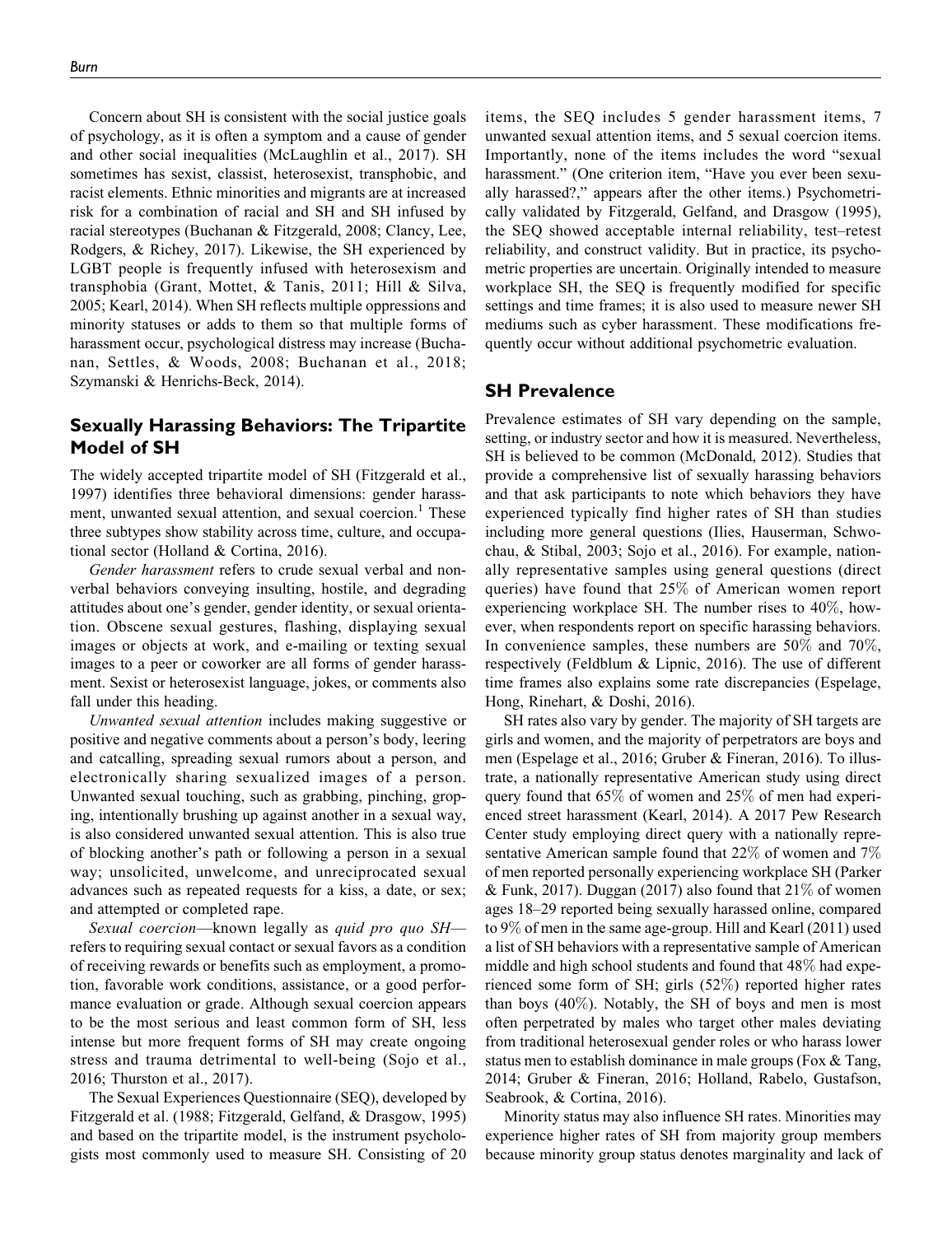power, conditions associated with higher SH prevalence. Prejudice toward ethnic and sexual minorities may also occur in the form of sexual aggression and harassment (Collins, 1990). Unfortunately, sample sizes are usually too small to examine group and intersectional differences in the experience of SH. For example, LGBT persons generally experience much higher rates of SH than heterosexuals (Grant et al., 2011; Hill & Silva, 2005; Kearl, 2014), but little is known about differences in SH prevalence and how the experiences of different LGBT groups compare (e.g., LGBT people of color, lesbians in comparison to gay men, male-to-female transgender people in comparison to female-to-male transgender people).

#### Explanations for Why SH Occurs

Evolutionary (biological) perspectives propose that males' biological predisposition to mate and widely reproduce drives their SH of females. SH is intended to signal males' sexual interest but is misunderstood by women uninterested in a sexual encounter (Diehl, Rees, & Bohner, 2018). Meanwhile, males' harassment of other males is intended to derogate competitors to reduce their perceived mate value (Bendixen & Kennair, 2017). The evolutionary perspective lacks research support and is conceptually problematic (Page & Pina, 2015). For example, unwanted sexual attention may sometimes arise out of sexual interest, but this is likely true of some women who sexually harass. Also, the evolutionary perspective explains unwanted sexual attention but overlooks other forms of SH (like sexual coercion and gender harassment) and also men's harassment of gender-nonconforming men and women (McLaughlin, Uggen, & Blackstone, 2012).

From a sociocultural gender perspective, SH is a consequence of gender role socialization processes that promote male dominance, the sexual objectification of women (the reduction of women to heterosexualized bodies), and the cultural approval of violence against women (Cleveland & McNamara, 1996; Galdi, Maas, & Cadinu, 2014). Men's beliefs and expectations about masculinity are powerful and consistent predictors of sexual violence supporting beliefs and behaviors (Locke & Mahalik, 2005). Hegemonic masculinity norms, including power over women, dominance, disdain for homosexuals, and sexual conquest, may drive SH. The influence of these norms intensifies in male groups where men may sexually harass to demonstrate their masculinity (Fox & Tang, 2017; Mikorski & Syzmanski, 2017; Quinn, 2002). The sociocultural perspective also suggests that SH is sometimes used to police appropriate ways of "doing gender" by punishing those who stray from traditional gender roles and norms. For example, gender-nonconforming men and women are frequent SH targets (Leskinen, Rabelo, & Cortina, 2015; McLaughlin et al., 2012).

Power perspectives are a type of sociocultural perspective that see SH as a tactic for gaining or maintaining power or as arising from a sense of entitlement felt by powerful people (Cleveland & Kerst, 1993). Feminist psychology perspectives root SH in traditional gender norms and roles and explain that SH often arises from and reinforces the existing gender hierarchy where heterosexual men have more power and privilege (Holland & Cortina, 2016). Because power and gender perspectives pervade the literature on SH, they are a focus here.

The vulnerable victim hypothesis suggests that people low in sociocultural power and status (like women and racial and sexual minorities) and those with low organizational power (like those in precarious employment or low in an organizational hierarchy) are more susceptible to SH by those with greater power (McLaughlin et al., 2012; Rospenda, Richman, & Nawyn, 1998). The vulnerable victim hypothesis is one explanation for why boys and men are more likely to be harassers and girls and women are more likely to be harassed. Occupational gender role segregation and the glass ceiling often give men greater organizational power (in organizations, high-prestige, high-status positions are more likely to be occupied by men). Traditional gender roles also give males greater sociocultural power relative to females such that males may harass female peers and females with equal or greater formal power than themselves (the latter is known as contrapower SH). Organizational and societal tolerance of SH reflect male power and privilege and mean that SH is minimized; perpetrators are excused and rarely punished; victims are often blamed; victims hesitate to report; and complaints may be met with indifference, stigmatization, or retaliation.

The *power threat model* proposes that by intimidating and discouraging girls, women, and sexual minorities, SH assures heterosexual male dominance; those who threaten heterosexual male dominance and traditional hierarchies of power are more likely to be targets of SH (Berndahl, 2007; Gruber & Fineran, 2016; MacKinnon, 1979; McLaughlin et al., 2012; Russell & Oswald, 2016). For example, women in authority positions, feminists (both female and male), sexual minorities, and women in traditionally masculinized spaces and industries are sometimes targets of SH by heterosexual male subordinates and peers (Berdahl, 2007; Clancy et al., 2017; Holland & Cortina, 2013; Holland et al., 2016; Jagsi et al., 2016; Lonsway, Paynich, & Hall, 2013; McLaughlin et al., 2012). SH is frequently used to discourage women from running for office and reelection and to create obstacles to their effectiveness as legislators (Inter-Parliamentary Union, 2016). Men sometimes use online SH to discourage women's online discussion and multiplayer online gaming (Fox & Tang, 2017; Megarry, 2014).

From the perspective of *social power theory* (French & Raven, 1959), sexual harassers often draw on several bases of power. Based on their social or organizational position or on social roles like client or customer, a person may have the "right" to make demands of another; some harassers abuse this "legitimate power" to get away with harassment or believe their higher status gives them the right to sexually harass (Cleveland & Kerst, 1993; Popovich & Warren, 2010). For example, migrant women workers, hotel room attendants (maids), women restaurant workers, and homecare and domestic workers experience high rates of SH from supervisors, peers, clients, and customers (Kim, Vásquez, Torres, Nicola, & Karr, 2016; Nguyen, 2016). Because the harasser is seen as having the right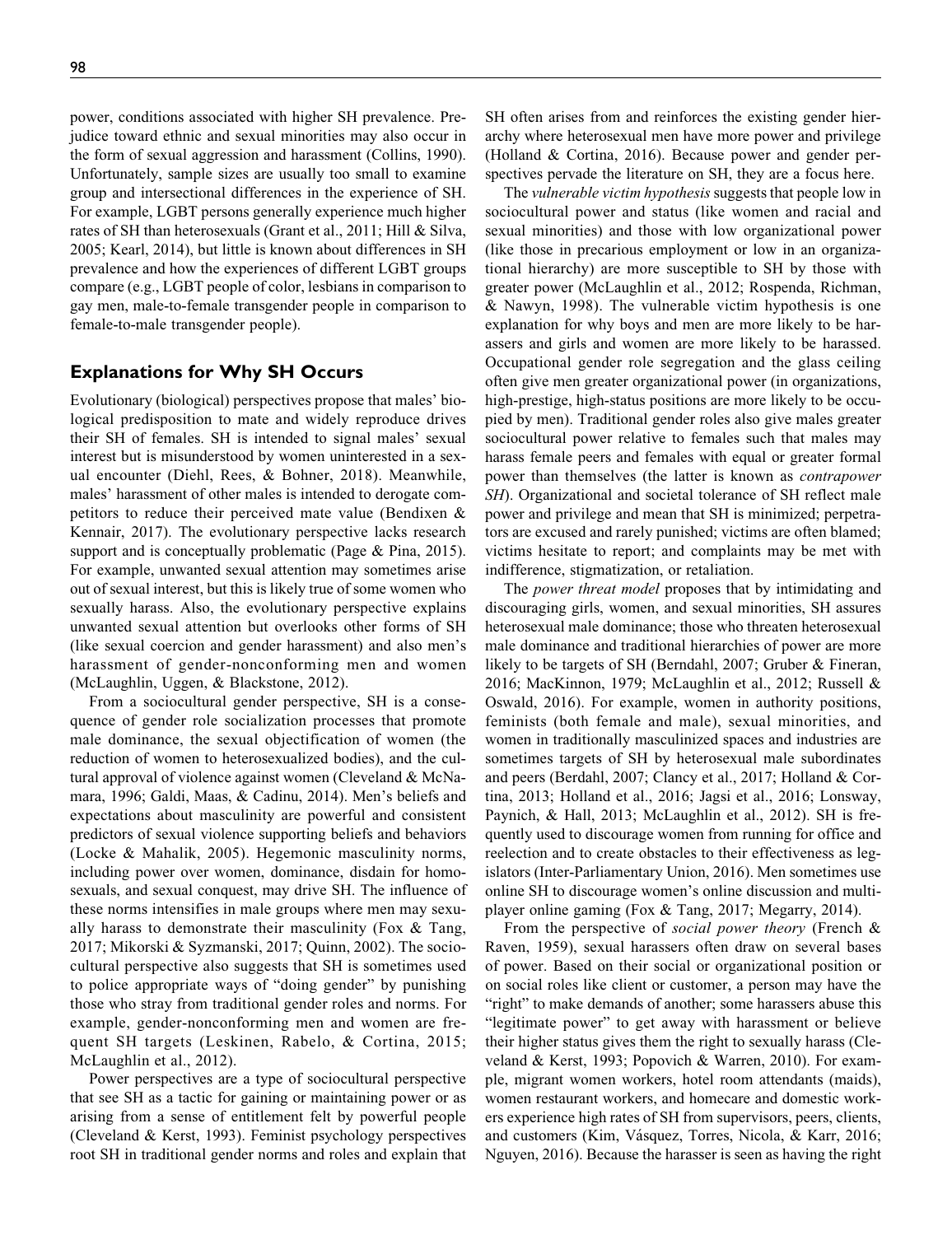to make demands of the subordinate, the target may feel obligated to comply with the harassment (Popvich & Warren, 2010).

Some harassers have the power to provide desired rewards (reward power) to targets or to punish them (coercive power) and use that power to insure compliance from SH targets. In quid pro quo harassment, for example, sexual contact is a condition for desired rewards. Servers or salespeople may put up with SH because customers and clients have the power to reward them with tips or sales. Coercive power also affects targets' resistance to SH. Most victims of SH respond passively (e.g., avoid the perpetrator, laugh it off) because they expect negative consequences such as retaliation or loss of status in a group (Berdahl & Raver, 2011; Bowes-Sperry & O'Leary-Kelly, 2005). SH may also convey an implicit or explicit threat of further harassment or assault (Donnelly & Calogero, 2018) that serves as coercive power.

Although males are the most common SH perpetrators, men vary in their proclivity to sexually harass. Many are disinclined to sexually harass even when they are powerful or the context supports or permits it. A *person-by-situation perspective* explains these differences by noting that personal predisposing factors combine with situational factors to determine whether harassment occurs (Bargh, Raymond, Pryor, & Strack, 1995; Pryor, LaVite, & Stoller, 1993). Situational factors include organizational tolerance, male dominant cultures, sexually objectifying environments, and masculine group norms where harassment serves male bonding (Holland & Cortina, 2016; Stillman, Yamawaki, Ridge, White, & Copley, 2009; Szymanski & Mikorski, 2016; Thomae & Pina, 2015). Personal SH proclivity factors include hostile sexist attitudes and a short-term mating orientation (Diehl, Rees, & Bohner, 2018), acceptance of rape and SH myths, endorsement of traditional masculine ideology, conformity to traditional masculine norms, and low empathy (Diehl, Glaser, & Bohner, 2014; Fox & Tang, 2017; Pryor, 1987). The "Dark Triad" personality traits of narcissism, psychopathy, and Machiavellianism are also associated with SH proclivity (Zeigler-Hill, Besser, Morag, & Campbell, 2016).

#### **Solutions**

Changing the organizational climates and contexts that allow SH is essential for reducing SH. Adopting clear antiharassment policies and procedures is part of changing the normative contexts that support SH. SH policies can serve as a check on those inclined to sexually harass and can empower victims with avenues for rectification. Organizations that proactively develop, disseminate, and enforce SH policies and procedures have the lowest rates of workplace SH (Holland & Cortina, 2016). SH training can increase reporting, increase knowledge of organizational policies and sensitivity to what constitutes SH, and reduce victim blaming and the minimization of SH (Lonsway, Cortina, & Magley, 2008; Magley, Fitzgerald, Salisbury, Drasgow, & Zickar, 2013; Roehling & Huang, 2018). Effective organizational SH training includes

education about SH behaviors, procedures for reporting, the responsibilities of managers and supervisors, promoting respect for people from all groups, and prohibitions against retaliation (Holland & Cortina, 2016). To be effective, however, strong support from leaders and managers must accompany policies and training (Buchanan, Settles, Hall, & O'Connor, 2014; Cheung Goldberg, King, & Magley, 2017).

Sexual violence prevention programs for boys and men often target traditional masculinity norms and empower men to change the masculine normative contexts supporting sexual violence (Gidycz, Orchowski, & Berkowitz, 2011); similar strategies may be used to reduce SH. Learning about SH from the target's perspective (empathy training) also reduces men's likelihood of SH (Diehl et al., 2014). Because media are a powerful vehicle for the sexualized norms that contribute to harassment, Galdi, Maas, and Cadinu (2014) recommend critical media education (media literacy) to reduce the effects of objectifying media content.

Programs promoting bystander intervention (BI) are also important for SH reduction. SH sometimes occurs in the presence of witnesses (bystanders) who can potentially confront and halt harassers, report incidents, and support victims (Bowes-Sperry & O'Leary-Kelly, 2005; Nickerson, Aloe, Livingston, & Feeley, 2014). Many victims respond passively due to the perceived risks of speaking up; they may need others to act on their behalf (Berdahl & Raver, 2011). By communicating norms at odds with harassment, BI plays a role in changing the group, organizational, and cultural contexts that support SH (Ryan & Wessel, 2012), especially when BI is a group effort.

Unfortunately, there is little research on BI and SH, but BI training models have successfully promoted BI for rape prevention (Nickerson et al., 2014). Theory and research indicate that BI is often a multistage process that begins with diagnosing a situation as intervention appropriate (Burn, 2018). Because uncertainty poses a barrier to interpretation, BI may be more likely if we reduce ambiguity around people's understandings and definitions of SH. This type of education may be especially important for men because they are less likely than women to identify sexually harassing behaviors as SH (Bowes-Sperry & O'Leary-Kelley, 2005). To increase diagnostic accuracy, education and training should also debunk myths that minimize and deny SH and excuse perpetrators (see Lonsway et al., 2008, for an extensive discussion of SH myths). Potential bystanders also should learn about pluralistic ignorance (the mistaken assumption of multiple bystanders that others' inaction means they should not act; see Burn, 2018) and victims' tendencies to underreact due to perceived costs (Bowes-Sperry & O'Leary-Kelley, 2005).

Identifying SH is not enough to motivate intervention; bystanders must assume responsibility for action (Bowes-Sperry & O'Leary-Kelley, 2005). But multiple witnesses may lead bystanders to assume their help is unneeded and make bystanders feel less individual responsibility (diffusion of responsibility; Latané & Darley, 1970). Bystanders may also assign responsibility for intervention to the victim's friends, or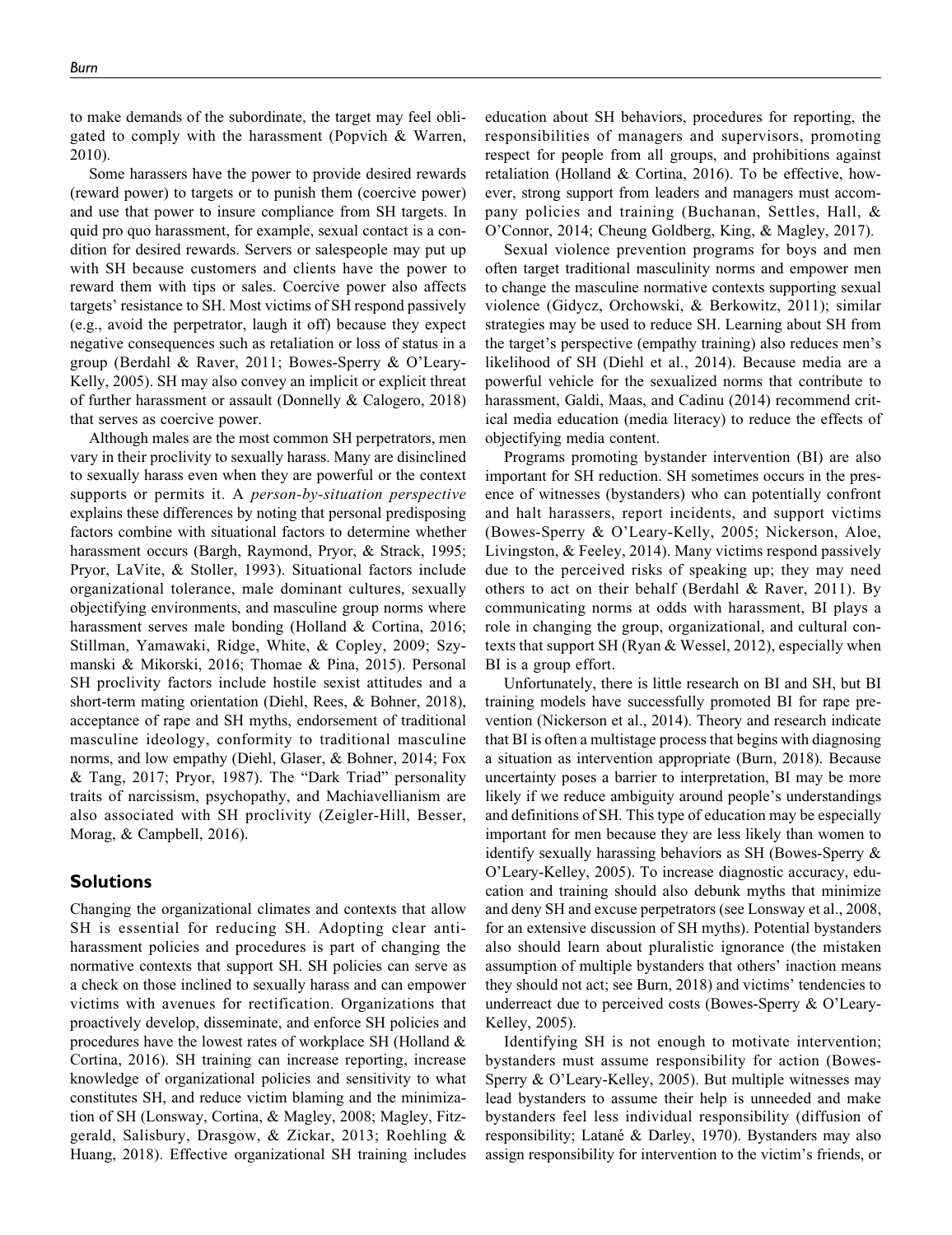fellow in-group members, or to those "in charge" of the setting (Burn, 2009). As such, framing BI as a role responsibility is advised (e.g., it is the employee's job to report incidents, SH BI is consistent with aspects of the masculine role like honor and protection).

Latané and Darley (1970) hypothesized that the degree of personal responsibility taken by bystanders depends on their judgments of the victim, in particular, whether the victim "deserves" help. SH witnesses may be more likely to take intervention responsibility if trainings counter SH myths that blame victims (e.g., women ask for it by looking sexy, women are hypersensitive, it is women's responsibility to stop it). For example, data and discussion are used in some BI programs to counter victim-blaming stereotypes associated with rape (Gidycz et al., 2011). Empathy for victims is also positively associated with SH BI responsibility (Nickerson et al., 2014). Information from credible, trustworthy experts and vivid yet believable anecdotes and filmed victim stories about the short- and long-term effects on victims may increase intervention likelihood by increasing empathy, the perception of danger, and the costs of nonintervention (Burn, 2018).

Bystanders may feel responsible and realize they need to help but may not act if they do not know how or if they lack confidence in their ability to do it successfully. Education and training can increase bystander action by focusing on specific things bystanders can say or do to intervene effectively. Bowes-Sperry and O'Leary-Kelley (2005) offered a typology of SH BI behaviors that could be useful for such training. The typology classifies possible bystander actions along two dimensions: immediacy (immediate action vs. later action) and involvement (direct involvement vs. indirect involvement). For example, high immediacy, high involvement actions require an active and identifiable bystander action such as telling the harasser to stop. In contrast, low immediacy, low involvement actions occur when bystanders later support the harassed person, for example, by privately encouraging them to avoid the harasser or report the incident.

Audience inhibition—that is, bystander worry about what others will think of them if they act—is another BI barrier (Latané & Darley, 1970). For example, male bystanders may believe that action will result in a loss of social status if SH is a norm in their male group and if norms of loyalty to in-group members contradict BI. Increasing empathy and the salience of personal norms supportive of intervention may override perceived social norms contributing to audience inhibition. When intervention requires "calling out" or acting to stop an aggressive in-group member, bystanders may be persuaded to intervene by framing in-group aggressors' actions as running counter to group norms and harming the group's reputation (Burn, 2018; Levine, Prosser, Evans, & Reicher, 2005). For example, SH BI education can portray offenders as harming the reputation of the in-group (e.g., sexual harassers give all men a "bad name"; allowing SH harms the reputation of our team, company, or industry).

## Teaching About SH

Teachers can easily integrate the psychology of SH into many psychology courses. For example, teachers can use the psychology of SH to demonstrate intersectionality (how people's experiences vary widely depending on the interplay of different social categories and identities) and the idea of person-bysituation interaction. It can stimulate critical thinking about the social construction of gender and conformity to traditional gender roles. Teachers can also use the topic of SH in teaching research methods courses. When teaching Latané and Darley's (1970) situational model of helping, SH BI can provide a topical and stimulating example of the BI process that can be a source of student projects (e.g., students can use the material to create context-specific BI programs). Students can practice using psychological theory to explain behavior by applying SH psychological perspectives to explain SH by women (an understudied topic) or to particular groups, contexts, industries, jobs, or publicized cases.

## Conclusion

SH is of concern to psychologists because it is common and associated with stress-related mental and physical conditions. SH creates unequal, intimidating, hostile, abusive, and offensive environments that erode victims' confidence and sense of safety and interfere with people's performance and aspirations. Psychological theory and research point to sociocultural causes and solutions. The psychology of SH can promote positive individual, group, organizational, and social change and can help teachers illustrate psychology's role in understanding and treating social problems and inequalities.

#### Declaration of Conflicting Interests

The author declared no potential conflicts of interest with respect to the research, authorship, and/or publication of this article.

#### Funding

The author received no financial support for the research, authorship, and/or publication of this article.

#### **Note**

1. It should be noted that Fitzgerald et al. (1997) focused on the workplace harassment of women. My description builds on that to include other targets and additional SH behaviors and SH settings.

#### **References**

- Bargh, J. A., Raymond, P., Pryor, J. B., & Strack, F. (1995). Attractiveness of the underling: An automatic power  $\rightarrow$  sex association and its consequences for sexual harassment and aggression. Journal of Personality and Social Psychology, 68, 768–781. doi:10. 1037/0022-3514.68.5.768
- Bendixen, M., & Kennair, L. E. O. (2017). Advances in the understanding of same-sex and opposite-sex sexual harassment. Evolution and Human Behavior, 38, 583–591. doi:10.10.1016/j. evohumbehav.1017.01.001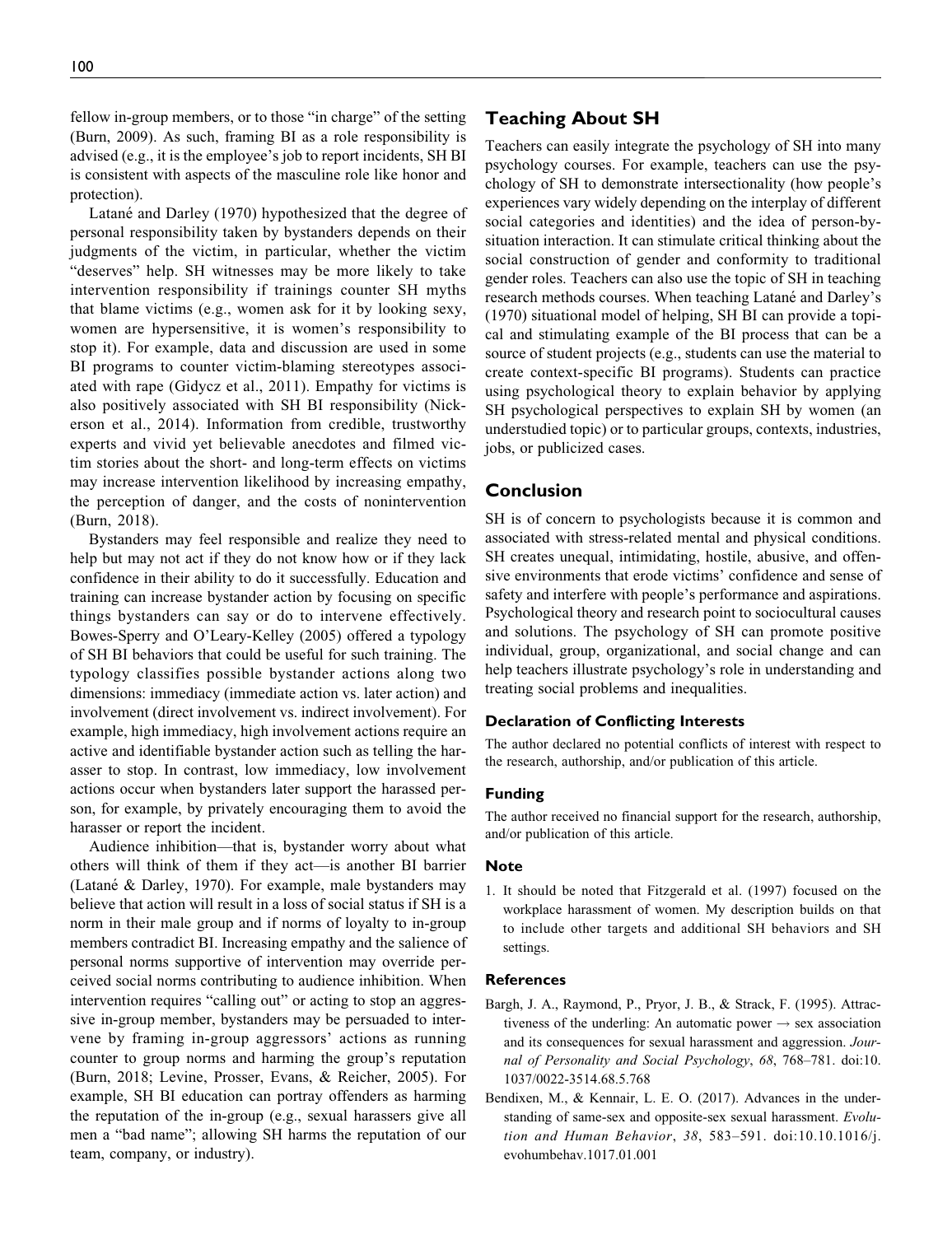- Berdahl, J. L. (2007). The sexual harassment of uppity women. Journal of Applied Psychology, 92, 425–437.
- Berdahl, J. L., & Raver, J. L. (2011). Sexual harassment. In S. Zedeck (Ed.), APA handbook of industrial and organizational psychology (Vol. 3, pp. 641–669). Washington, DC: American Psychological Association. doi:10.1037/12171-018
- Bowes-Sperry, L., & O'Leary-Kelly, A. M. (2005). To act or not to act: The dilemma faced by sexual harassment observers. Academy of Management Review, 30, 288–306.
- Buchanan, N. T., Bluestein, B. M., Nappa, A. C., Woods, K. C., & Depatie, M. M. (2013). Exploring gender differences in body image, eating pathology, and sexual harassment. Body Image, 10, 352–360. doi:10.1016/j.bodyim.2013.03.004
- Buchanan, N. T., & Fitzgerald, L. F. (2008). Effects of racial and sexual harassment at work and the psychological well-being of African American women. Journal of Occupational Health Psychology, 13, 137–151.
- Buchanan, N. T., Settles, I. H., Hall, A. T., & O'Connor, R. C. (2014). A review of organizational strategies for reducing sexual harassment: Insights from the military. Journal of Social Issues, 70, 687–702. doi:10.111/josi.12086
- Buchanan, N. T., Settles, I. H., & Woods, K. C. (2008). Comparing sexual harassment subtypes among Black and White women by military rank. Psychology of Women Quarterly, 32, 347–361.
- Buchanan, N. T., Settles, I. H., Wu, H. C., & Hayashino, D. S. (2018). Sexual harassment, racial harassment, and well-being among Asian American women: An intersectional approach. Women & Therapy, 1–20. doi:10.1080/02703149.2018.1425030
- Burn, S. M. (2009). A situational model of sexual assault prevention through bystander intervention. Sex Roles, 60, 779–792.
- Burn, S. M. (2018). Appeal to bystander intervention. In R. Parrot (Ed.), The encyclopedia of health and risk message design and processing (pp. 140–155). New York, NY: Oxford University Press. doi:10. 1093/acrefore/9780190228613.013.242
- Chan, D. K. S., Lam, C. B., Chow, S. Y., & Cheung, S. F. (2008). Examining the job-related, psychological, and physical outcomes of workplace sexual harassment: A meta-analytic review. Psychology of Women Quarterly, 32, 362–376.
- Cheung, H. K., Goldberg, C. B., King, E. B., & Magley, V. J. (2017). Are they true to the cause? Beliefs about organizational and unit commitment to sexual harassment awareness training. Group and Organization Management, 22, 1–30. doi:10.1177/ 1059601117726677
- Clancy, K. B., Lee, K., Rodgers, E. M., & Richey, C. (2017). Double jeopardy in astronomy and planetary science: Women of color face greater risks of gendered and racial harassment. Journal of Geophysical Research: Planets, 122, 1610–1623.
- Cleveland, J. N., & Kerst, M. E. (1993). Sexual harassment and perceptions of power: An under-articulated relationship. Journal of Vocational Behavior, 42, 49–67.
- Cleveland, J. N., & McNamara, K. (1996). Understanding sexual harassment: Contributions from research on domestic violence and organizational change. In M. S. Stockdale (Ed.), Sexual harassment in the workplace: Perspectives, frontiers, and response strategies (pp. 217–240). Thousand Oaks, CA: Sage.
- Collins, P. H. (1990). Black feminist thought: Knowledge, consciousness, and the politics of empowerment. Boston, MA: Irwin Hyman.
- Diehl, C., Glaser, T., & Bohner, G. (2014). Face the consequences: Learning about victim's suffering reduces SH myths acceptance and men's likelihood to sexually harass. Aggressive Behavior, 40, 489–503. doi:10.1002/ab.21553
- Diehl, C., Rees, J., & Bohner, G. (2018). Predicting sexual harassment from hostile sexism and short-term mating orientation: Relative strength of predictors depends on situational priming of power versus sex. Violence Against Women, 24, 123–143. doi:10.1002/ ab.21553
- Donnelly, L. C., & Calogero, R. M. (2018). The role of stranger harassment experiences in college women's perceived possibility of gender crimes happening to them. Journal of Applied Social Psychology, 48, 165–173. doi:10.1111/jasp.12497
- Duggan, M. (2017, July 11). Online harassment 2017. Retrieved from <http://www.pewinternet.org/2017/07/11/online-harassment-2017>
- Espelage, D. L., Hong, J. S., Rinehart, S., & Doshi, N. (2016). Understanding types, locations, & perpetrators of peer-to-peer sexual harassment in US middle schools: A focus on sex, racial, and grade differences. Children and Youth Services review, 71, 174–183. doi: 10.1016/j.childyouth.2016.11.010
- Feldblum, C. R., & Lipnic, V. A. (2016, June). Select task force on the study of harassment in the workplace. Retrieved from <https://www>. gov/eeoc/task\_force/harassment/upload/report.pdf
- Fitzgerald, L. F., Gelfand, M. J., & Drasgow, F. (1995). Measuring sexual harassment: Theoretical and psychometric advances. Basic and Applied Social Psychology, 17, 425–445.
- Fitzgerald, L. F., Swan, S., & Magley, V. J. (1997). But was it really sexual harassment? Legal, behavioral, and psychological definitions of the workplace victimization of women. In W. O'Donohue (Ed.), Sexual harassment: Theory, research, and treatment (pp. 5–28). Needham Heights, MA: Allyn & Bacon.
- Fox, J., & Tang, W. Y. (2014). Sexism in online video games: The role of conformity to masculine norms and social dominance orientation. Computers in Human Behavior, 33, 314–320. doi:10.1016/j. chb.2013.07.014
- Fox, J., & Tang, W. Y. (2017). Women's experiences with general and sexual harassment in online video games: Rumination, organizational responsiveness, withdrawal, and coping strategies. New Media & Society, 19, 1290–1307. doi:10.1177/1461444816635778
- French, J. R., Raven, B., & Cartwright, D. (1959). The bases of social power. Classics of Organization Theory, 7, 311–320.
- Friborg, M. K., Hansen, J. V., Aldrich, P. T., Folker, A. P., Kjær, S., Nielsen, M. B. D., ... Madsen, I. E. (2017). Workplace sexual harassment and depressive symptoms: A cross-sectional multilevel analysis comparing harassment from clients or customers to harassment from other employees amongst 7603 Danish employees from 1041 organizations. BMC Public Health, 17, 675–686. doi: 10.1186/s12889-017-4669-x
- Galdi, S., Maass, A., & Cadinu, M. (2014). Objectifying media: Their effect on gender role norms and sexual harassment of women. Psychology of Women Quarterly, 38, 398–413. doi:10.1177/ 0361684313515185
- Gidycz, C. A., Orchowski, L. M., & Berkowitz, A. D. (2011). Preventing sexual aggression among college men: An evaluation of a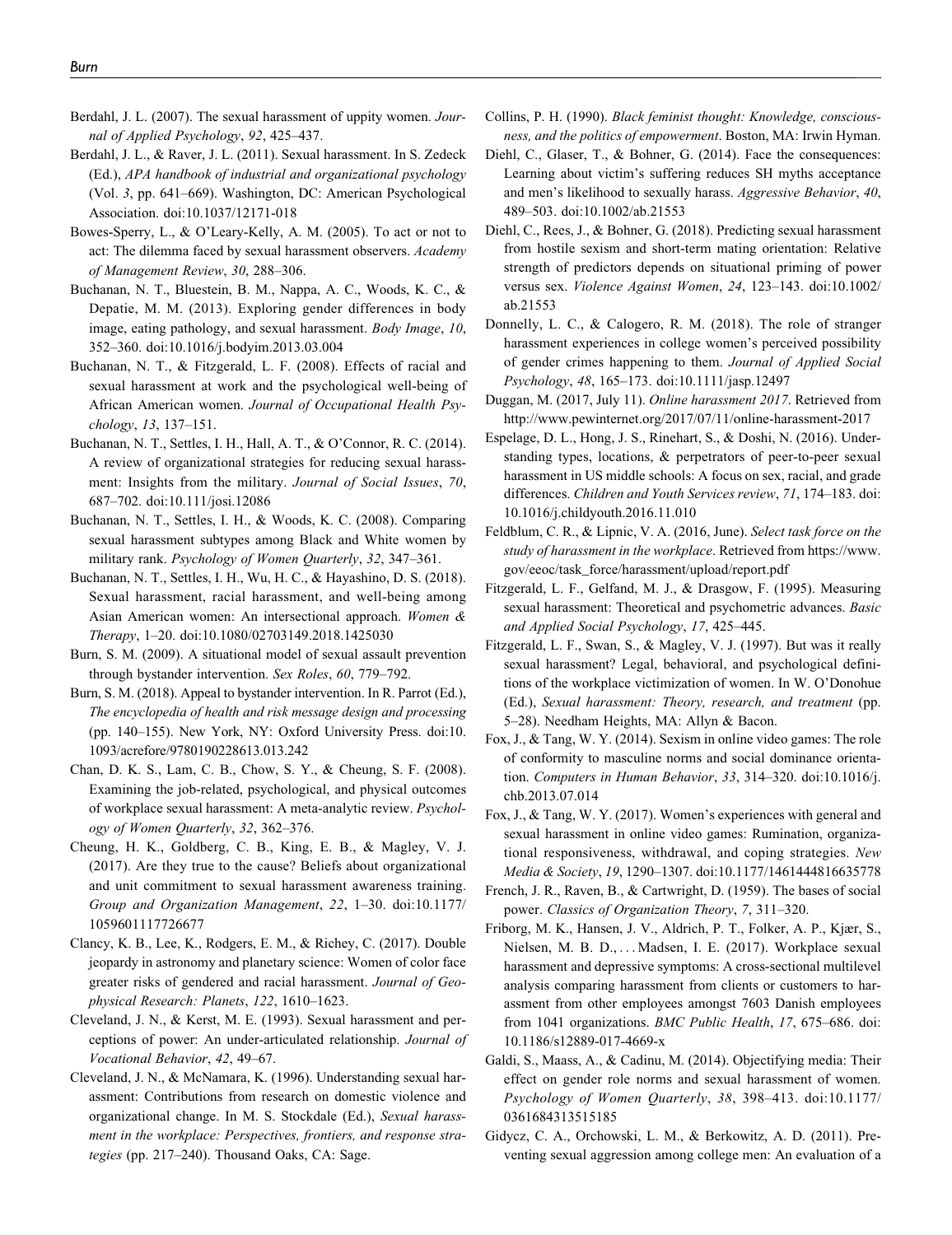social norms and bystander intervention program. Violence Against Women, 17, 720–742. doi:10.1177/107801211409727

- Grant, J. M., Mottet, L. A., & Tanis, J. (2011). Injustice at every turn: A report of the National Transgender Discrimination Survey. Washington, DC: National Center for Transgender Equality and National Gay and Lesbian Task Force.
- Gruber, J., & Fineran, S. (2016). Sexual harassment, bullying, and school outcomes for high school girls and boys. Violence Against Women, 22, 112–133. doi:10.1177/1077801215599079
- Hill, C., & Kearl, H. (2011). Crossing the line: Sexual harassment at school. Washington, DC: AAUW.
- Hill, C., & Silva, S. (2005). Drawing the line: Sexual harassment on campus. Washington, DC: AAUW.
- Holland, K. J., & Cortina, L. M. (2013). When sexism and feminism collide: The sexual harassment of feminist working women. Psychology of Women Quarterly, 37, 192–208. doi:10.1177/ 0361684313482873
- Holland, K. J., & Cortina, L. M. (2016). Sexual harassment: Undermining the wellbeing of working women. In M. L. Connerley & J. Wu (Eds.), Handbook on well-being of working women (pp. 83–101). Dordrecht, the Netherlands: Springer.
- Holland, K. J., Rabelo, V. C., Gustafson, A. M., Seabrook, R. C., & Cortina, L. M. (2016). Sexual harassment against men: Examining the roles of feminist activism, sexuality, and organizational context. Psychology of Men & Masculinity, 17, 17–29. doi:10.1037/ a0039151
- Ilies, R., Hauserman, N., Schwochau, S., & Stibal, J. (2003). Reported incidence rates of work-related sexual harassment in the United States: Using meta-analysis to explain reported rate disparities. Personnel Psychology, 56, 607–631.
- Inter-Parliamentary Union. (2016, October). Sexism, harassment, and violence against women parliamentarians. Retrieved from https:// <www.ipu.org/resources/publications/reports/2016-10/sexism-har> assment-and-violence-against-women-parliamentarians
- Jacobson, R. K., & Eaton, A. A. (2018). How organizational policies influence bystander likelihood of reporting moderate and severe sexual harassment at work. Employee Responsibilities and Rights Journal, 30, 37–62. doi:10.1007//s10672-017-9309-1
- Jagsi, R., Griffith, K. A., Jones, R., Perumalswami, C. R., Ubel, P., & Stewart, A. (2016). Sexual harassment and discrimination experiences of academic medical faculty. Journal of the American Medical Association, 315, 2120–2121. doi:10.1001/jama.2016.2188
- Kearl, H. (2014). Unsafe and harassed in public spaces: A national street harassment report. Retrieved from <http://www.stopstreethar> [assment.org/wp-content/uploads/2012/08/National-Street-Harass](https://assment.org/wp-content/uploads/2012/08/National-Street-Harass) ment-Report-November-29-20151.pdf
- Kim, N. J. E., Vásquez, V. B., Torres, E., Nicola, R. B., & Karr, C. (2016). Breaking the silence: Sexual harassment of Mexican women farmworkers. Journal of Agromedicine, 21, 154–162. doi:10.1080/1059924X.2016.1143903
- Langer, G. (2017, October 17). Unwanted sexual advances not just a Hollywood, Weinstein story, poll finds. Retrieved from <https://abc> [news.go.com/Politics/unwanted-sexual-advances-hollywood-wein](https://news.go.com/Politics/unwanted-sexual-advances-hollywood-wein) stein-story-poll/story?id=50521721
- Larsen, S. E., & Fitzgerald, L. F. (2011). PTSD symptoms and sexual harassment: The role of attributions and perceived control. Journal

of Interpersonal Violence, 26, 2255–2567. doi:10.1177/ 0886260510388284

- Latané, B., & Darley, J. M. (1970). The unresponsive bystander: Why doesn't he help? Englewood Cliffs, NJ: Prentice Hall.
- Leskinen, E. A., Rabelo, V. C., & Cortina, L. M. (2015). Gender stereotyping and harassment: A "catch-22" for women in the workplace. Psychology, Public Policy, and Law, 21, 192–204. doi:10. 1037/law0000040
- Levine, M., Prosser, A., Evans, D., & Reicher, S. (2005). Identity and emergency intervention: How social group membership and inclusiveness of group boundaries shape helping behavior. Personality and Social Psychology Bulletin, 31, 443–453.
- Locke, B. D., & Mahalik, J. R. (2005). Examining masculinity norms, problem drinking, and athletic involvement as predictors of sexual aggression in college men. Journal of Counseling Psychology, 52, 279. doi:10.1037/0022-0167.52.3.279
- Lonsway, K. A., Cortina, L. M., & Magley, V. J. (2008). Sexual harassment mythology: Definition, conceptualization, and measurement. Sex Roles, 58, 599–615.
- Lonsway, K. A., Paynich, R., & Hall, J. N. (2013). Sexual harassment in law enforcement: Incidence, impact and perception. Police Quarterly, 16, 177–210. doi:10.1177/1098611113475630
- MacKinnon, C. (1979). The sexual harassment of working women. New Haven, CT: Yale University Press.
- Magley, V. J., Fitzgerald, L. F., Salisbury, J., Drasgow, F., & Zickar, M. J. (2013). Changing sexual harassment within organizations via training interventions: Suggestions and empirical data. In R. Burke & C. Cooper (Eds.), The fulfilling workplace: The organization's role in achieving individual and organizational health (pp. 225–246). Surrey, England: Gower.
- McDonald, P. (2012). Workplace sexual harassment 30 years on: A review of the literature. International Journal of Management Reviews, 14, 1–17. doi:10.1111/j.1468-2370.2011.00300.x
- McLaughlin, H., Uggen, C., & Blackstone, A. (2012). Sexual harassment, workplace authority, and the paradox of power. American Sociological Review, 77, 625–647. doi:10.1177/ 003122412451728
- McLaughlin, H., Uggen, C., & Blackstone, A. (2017). The economic and career effects of sexual harassment on working women. Gender & Society, 31, 333–358. doi:10.1177/0003122412451728
- Megarry, J. (2014). Online incivility or sexual harassment? Conceptualizing women's experiences in the digital age. Women's Studies International Forum, 47, 46–55.
- Mikorski, R., & Szymanski, D. M. (2017). Masculine norms, peer group, pornography, Facebook, and men's sexual objectification of women. Psychology of Men & Masculinity, 18, 257–267. doi:10. 1037/men00005
- Nguyen, F. (2016). Women workers fight back against sexual harassment and assault. Retrieved from <http://www.womensmediacen> [ter.com/feature/entry/women-workers-fight-back-against-sexual](https://ter.com/feature/entry/women-workers-fight-back-against-sexual)harassment-and-assault
- Nickerson, A. B., Aloe, A. M., Livingston, J. A., & Feeley, T. H. (2014). Measurement of the bystander intervention model for bullying and sexual harassment. Journal of Adolescence, 37, 391–400. doi:10.1016/j.adolescence.2014.03.003